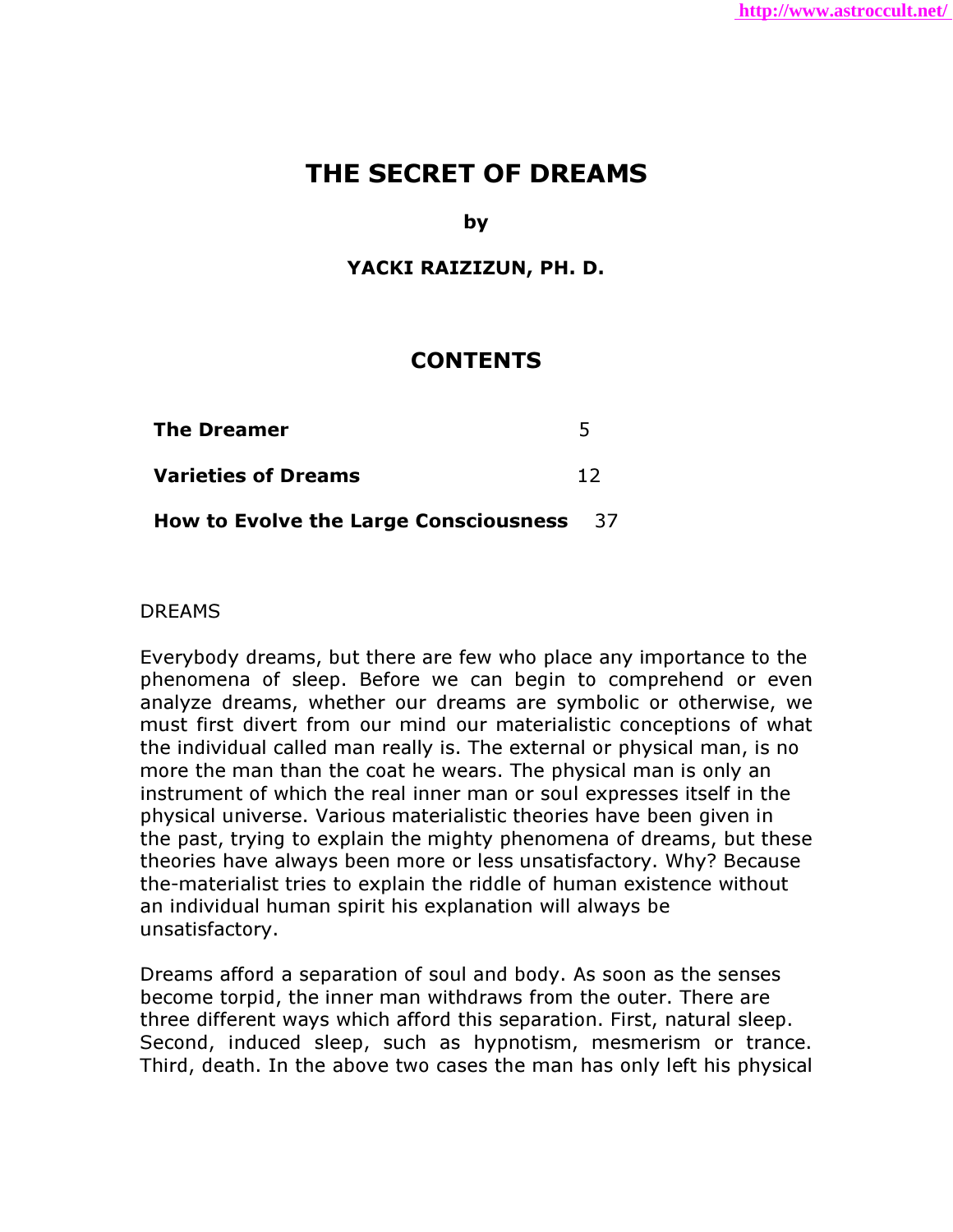body temporarily, whereas in death he has left it forever. In the case of death, the link which unites soul and body, as seen by clairvoyant vision, is broken, but in trance or sleep it is released. The real man is then in the astral world. He now functions in his astral body, which becomes a vehicle for expressing consciousness, just as the physical body is an instrument for expressing consciousness in the waking state.

Consciousness is not annihilated when the man is in the Astral world, it is only temporarily suspended. Just the same as in the case of death. The man is fully conscious in the astral regions clothed in the body of the Astral matter. This Astral body is in the physical and extends little beyond it. The Astral world is here and now, interpenetrating the physical, and not in some remote region above the clouds as so many imagine.

\* \* \* \* \*

Man is a soul. He has a body. He expresses himself in three worlds. While he functions in the physical body, viz., physical, emotional and mental worlds. Just as the Astral interpenetrates the physical the mental interpenetrates the Astral. The Astral body in which man functions during sleep is the body of emotions and desires and he expresses these desires and emotions in the physical life.

\* \* \* \* \*

The Astral body in which man functions during sleep is very subtle matter. It resembles the physical. In fact, it is an exact reproduction of it, but it can only be seen by clairvoyant vision. When a man leaves his body in sleep or death, the spirit must leave the physical body before it will be rested and recuperated to enable it to undergo the strenuous daily toil of physical life.

Here is an example. Let a man go to bed say ten o'clock. Let him sleep until six next morning. The ordinary man will awaken feeling refreshed and ready for his daily toil. Let him go to bed at ten, lie awake all night, next morning he will not feel refreshed and during the day he may feel sluggish and sleepy. Let him go to bed and lie awake night after night for a few weeks, what will be the result? He will be a physical wreck. Although he may have the same amount of hours lying in bed, he will not feel recuperated and refreshed unless he has had his natural sleep and this can only come to pass.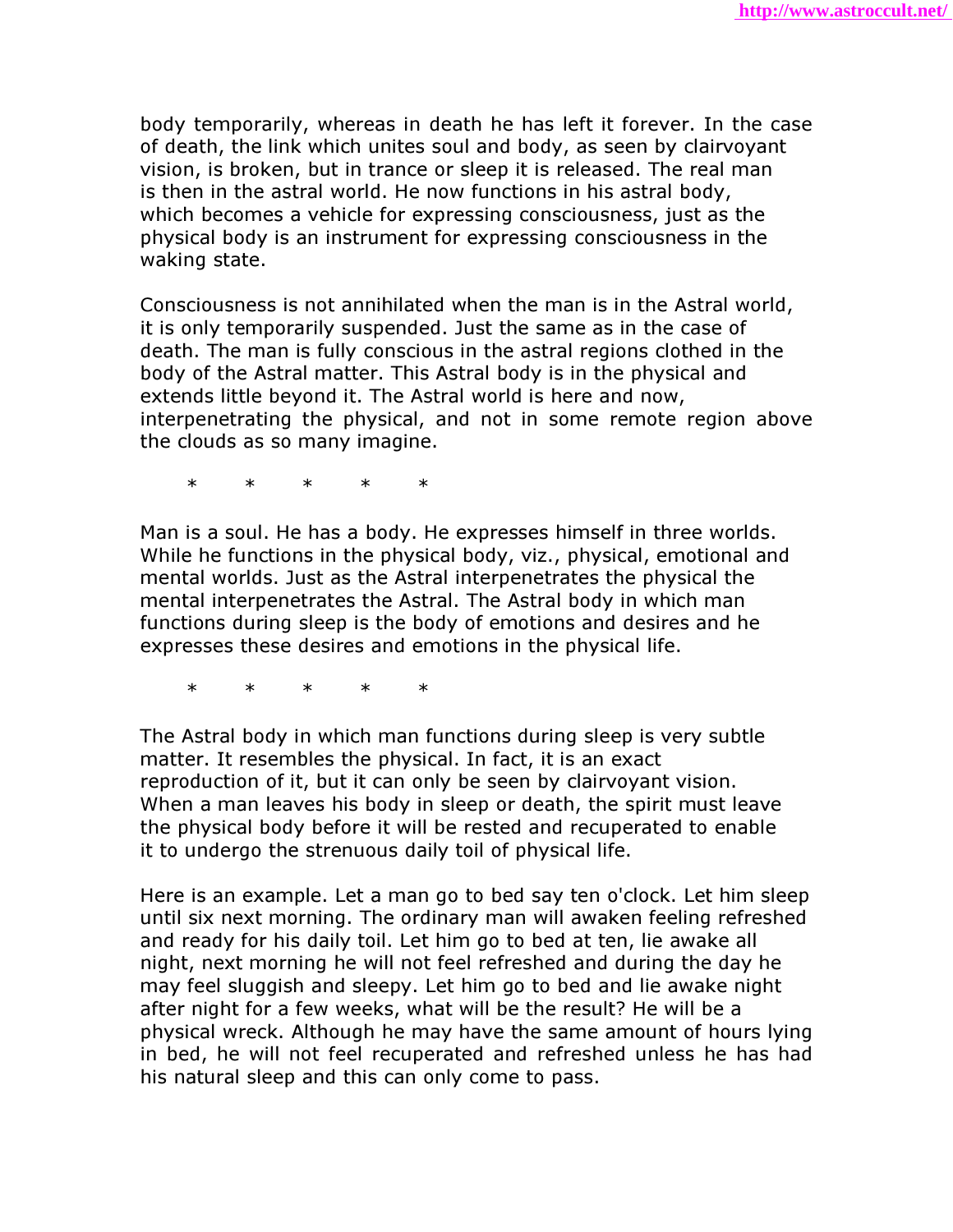When the soul or spirit withdraws from the physical body, the physical body is not the man, and as long as our materialistic writers who endeavor to interpret dreams fail to grasp the nature of the inner man, the real self, they will be forever groping in the dark.

The first question that naturally arises in the mind of the layman is this: How can a man leave his body in sleep and continue its natural functions such as digestion, circulation of blood, etc.

We do not consciously direct the circulation of the blood, or any of the natural bodily functions during our waking state. These things go on whether we will them or not. Although the spirit leaves the body in sleep as previously stated, there is still a magnetic connection with soul and body. This magnetic connection acts on the sympathetic nervous system and the cerebro spinal which controls the functions of the human organism. In sleep the astral man may be in the immediate vicinity of his sleeping recuperating physical body or it may be thousands of miles away in space, the magnetic connection still exists regardless of the distance. No matter what distance the astral man is away from his physical body, he can return to it with the rapidity of thought, as the saying is, for it is the soul that thinks, the brain is only an instrument of the soul.

Many of our dreams may be attributed to subconscious memory, for when our mind is centered on a certain train of thought these thoughts are apt to filter through into the conscious state in sleep. The subconscious memory cannot be truthfully called a dream, for it is only a memory of something we have previously perceived in reality or imagination. One only has to examine his subconscious dream in the light of reason to eliminate them. Telepathy does explain some of our dreams, for just as it is possible for minds to receive telepathic communications (thought transference) from another in the walking state, it is also possible for the so-called dead to have telepathic communication with the living, for thought is a power, its limitation is unknown.

While many of our dreams may be traced to subconscious memory or telepathy and happenings of material affairs of our daily lives, others are undoubtedly the astral happenings of the ego while functioning in the etheric regions. There we meet not only the misnamed dead but also many of those who are still in the physical body, and let me state here that many of our difficult problems of physical life are worked out in sleep.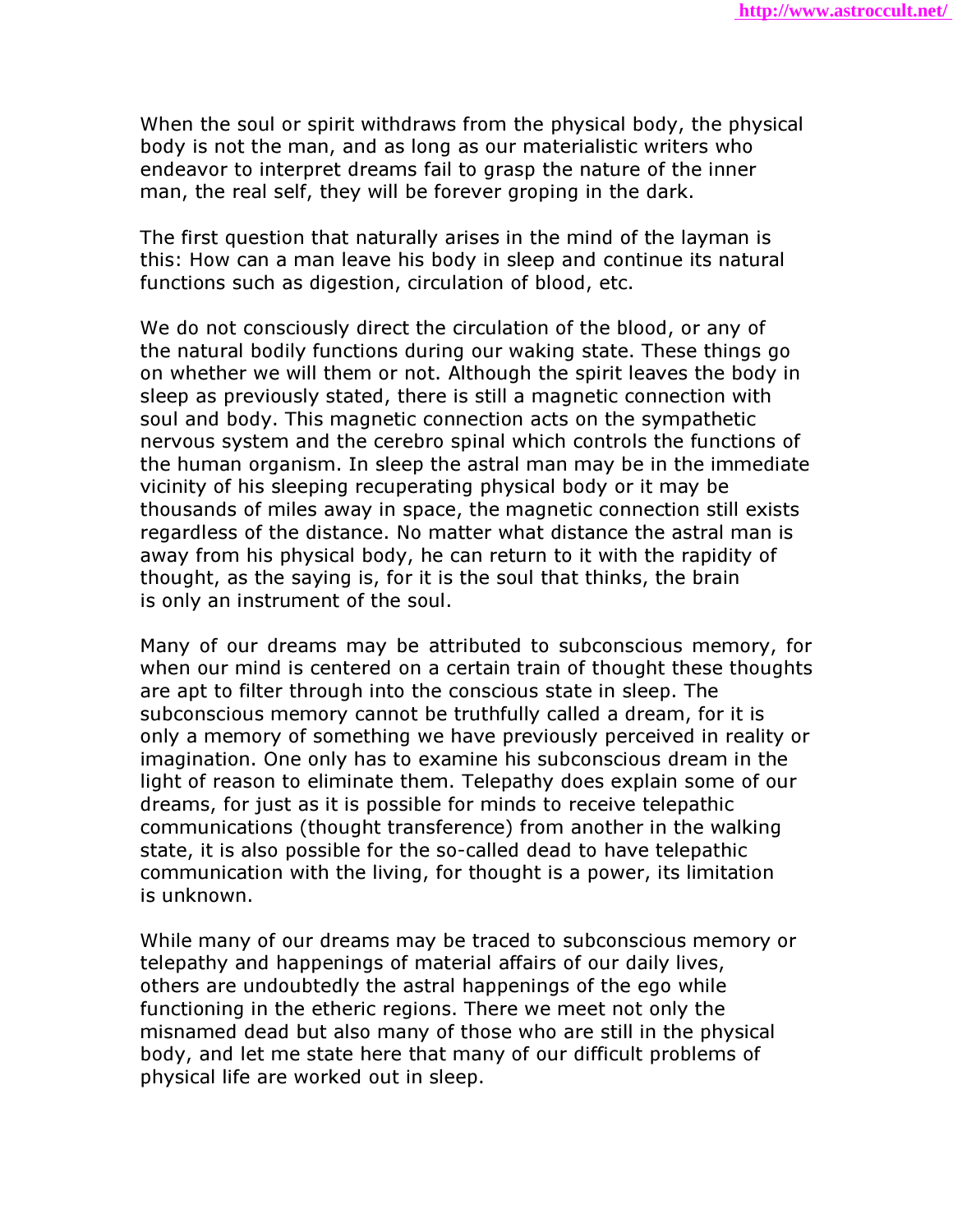The old axiom, "I will go to sleep on it," has a greater significance than is generally attributed to it, for sleep and dreams have more to do in shaping your lives than you have any idea of. You can go to school in sleep and study anything you are studying in physical life and make marvelous progress. This requires much training, however. Keeping the mind free from evil thoughts is most essential to enable the sincere investigator to enter that larger state of consciousness, for the thoughts of our waking state have a more or less effect on the ego during sleep. Every individual harbors a certain train of thought, whether at business or pleasure this train of thought has a tremendous influence on the ego, in fact it shapes ones destiny.

 Choose well your thoughts for your choice is brief and yet endless. --Anna Besant in Thought Power

Man may be said to live two lives in one, one when he is fully awake and the other when he is sound asleep. These two lives, of course, is the expression of his one existence. The highly developed, spiritual man as he retires into the interior world during sleep, realizes a state of spiritual bliss that is far beyond the stage of ordinary mortals. Man has been in the habit of looking at himself as a mass of flesh and muscle with a slight chance of realizing the Divinity within him. As the earnest soul gradually arouses himself he finds his proper place in the universe, for within him are all the attributes of deity, and when he reaches the end of the long evolutionary journey that is ahead of him he will find himself and know what he is destined to be, a God.

### VARIETIES OF DREAMS

In order to distinguish and classify the different kinds of dreams in which everyone has an experience they may be divided into four variations. Nearly all dreams may be classified under this heading:

- 1. Physical Stimulus.
- 2. Subconscious memory.
- 3. Telepathy.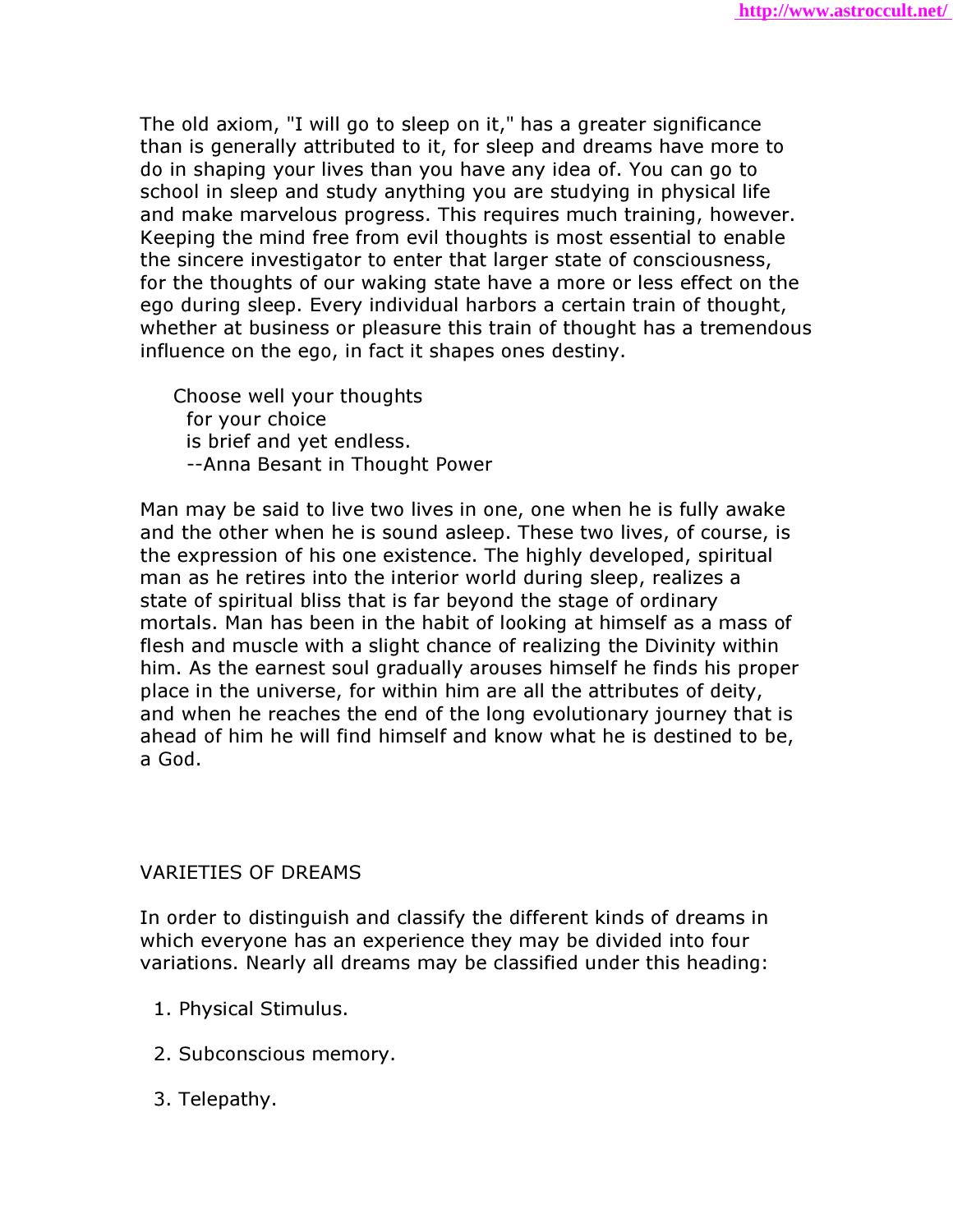4. The Actual Astral experience of the Ego or Soul in the Astral region.

Physical Stimulus may be the direct cause of impressing certain ideas on the physical brain which may appear to be a reality. The falling of a book, picture or any article in the room may cause the sleeper to dream of firearms; a soldier may dream of a battlefield; a sensitive female may dream it is a burglar; a person who throws the bed clothes off him on a cold night may dream of snow and ice; the continual dropping of water from a faucet in the room of the sleeper has been the direct cause of a friend of mine dreaming of a passenger train; the steady tramping of footsteps overhead may be the cause of dreaming of thunder storms, etc. We must also take into consideration the physical and mental environments of the sleeper.

## THE SUBCONSCIOUS MEMORY

The subconscious memory may be the direct cause of certain dreams. When the mind is centered on certain things, the sleeper goes over his life again and again in phantom fashion. He lives over the experiences of his daily life. Very often the ego enlightens the sleeper of some material thing for his own benefit, which he may use advantageously in his waking state, but as he generally looks at the phenomena of dreams as an hallucination of the brain, he allows many a golden opportunity to slip through his fingers because the materialist's brain cannot grasp things of the spirit.

All the knowledge and rubbish of our past lives is stored up in the subconscious mind where it remains in minute form. Memory is only the awakening of the sub-conscious mind, a long and forgotten incident, that has made a deep impression on the mind, is apt to filter through into the conscious state in dreams. In time of illness or when one's vitality is low, the dream picture of the past is apt to play a very prominent part in one's sleep. Childhood and long-forgotten scenes come up frequently and appear as real and genuine as if they had only happened the previous day. They frequently give the dreamer joy or sorrow, according to the stages he passed through.

Even action of past lives may come up into the subconscious. Dreams of running around nude without any feeling of shame may be the memory of a previous existence. Falling from a high cliff or trees.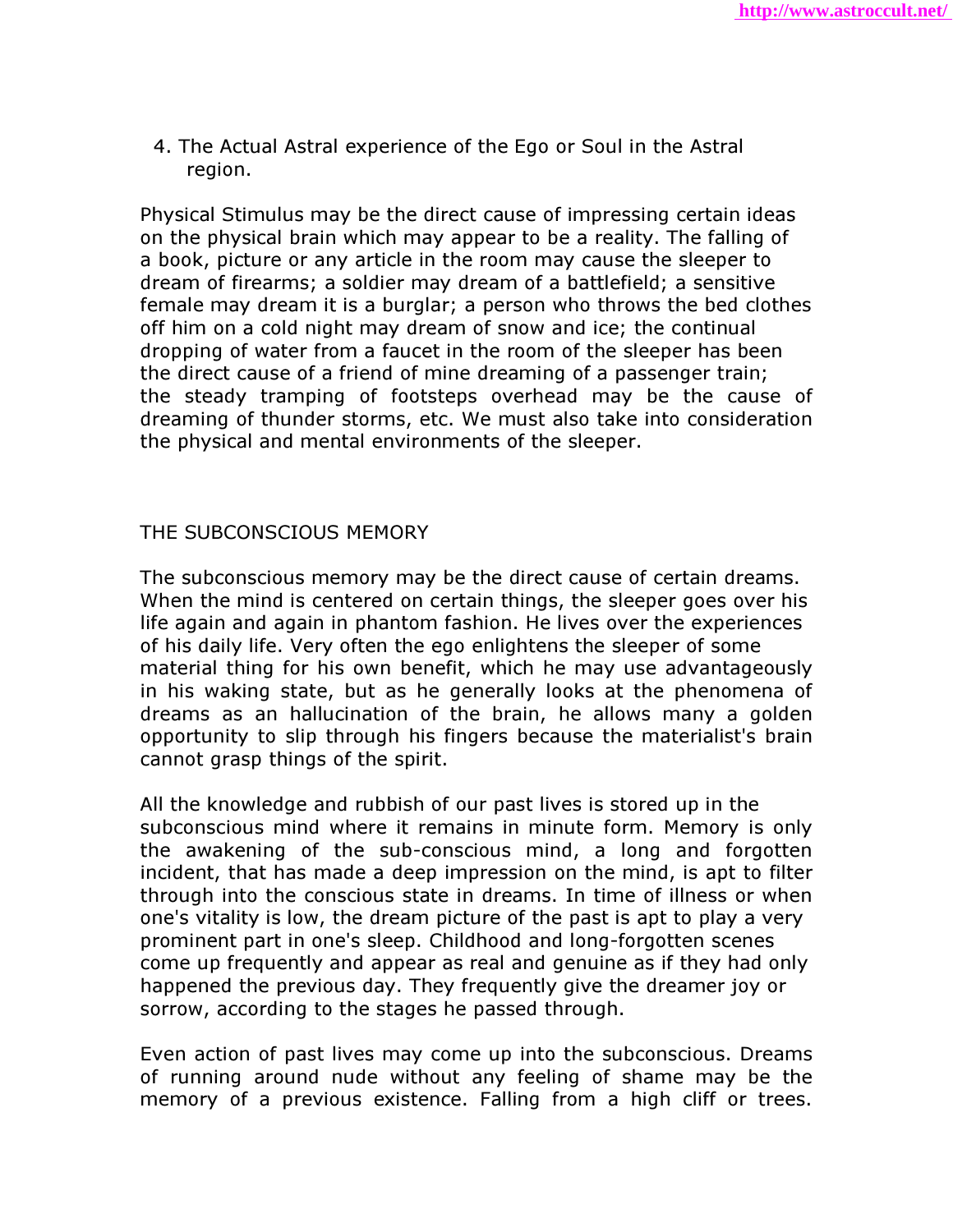Being chased around by some wild animals may be attributed to a primitive past. Dreaming of primitive people, places and things, only takes the dreamer a step nearer the stone age, from whence he came. Instead of looking at these subconscious dreams with horror and dread as some people do they should study them and shape their lives accordingly.

### TELEPATHIC DREAMS OR THOUGH TRANSFERENCE.

Telepathy is a known and established fact. The connection between minds without material means of any kind, has often been demonstrated by the very simple method of one person acting as a sender, while the other acts as a receiver. The sender thinks of a certain subject selected before-hand. He may write it down on slate or paper. This often helps him to keep his mind concentrated on the subject he wishes to send to the receiver. The receiver places himself in as receptive a position as possible, and Keeping his mind calm, the impression he receives he makes note of. After a few experiences he may find the message to be correct, word for word. This is telepathy.

In sleep there is often telepathic conditions between minds who are in close sympathy with each other, such as man and wife, mother and children, or people whose business brings them close together, may exchange thoughts during sleep. For instance, in one case a mother received the thought of her boy, who was away from home, telling of his sickness. A few days later she received a letter verifying her dream. A salesman dreams of a friend telling him of his company doing a big business in a neighboring town. Upon his friend's return his dream was found to be correct.

A lady in San Francisco (whose husband was in Australia) for three successive nights, dreamed of his returning to America. She did not expect him until early in the fall of the year. She was dreaming of him in the spring. On the fourth morning after her dream she received a letter telling her about his unexpected return. These are so-called telepathic dreams, usually from minds of living people, although telepathic connection from minds of disincarnate beings is possible.

THE ACTUAL ASTRAL EXPERIENCE OF THE EGO DURING SLEEP IN THE ASTRAL WORLD.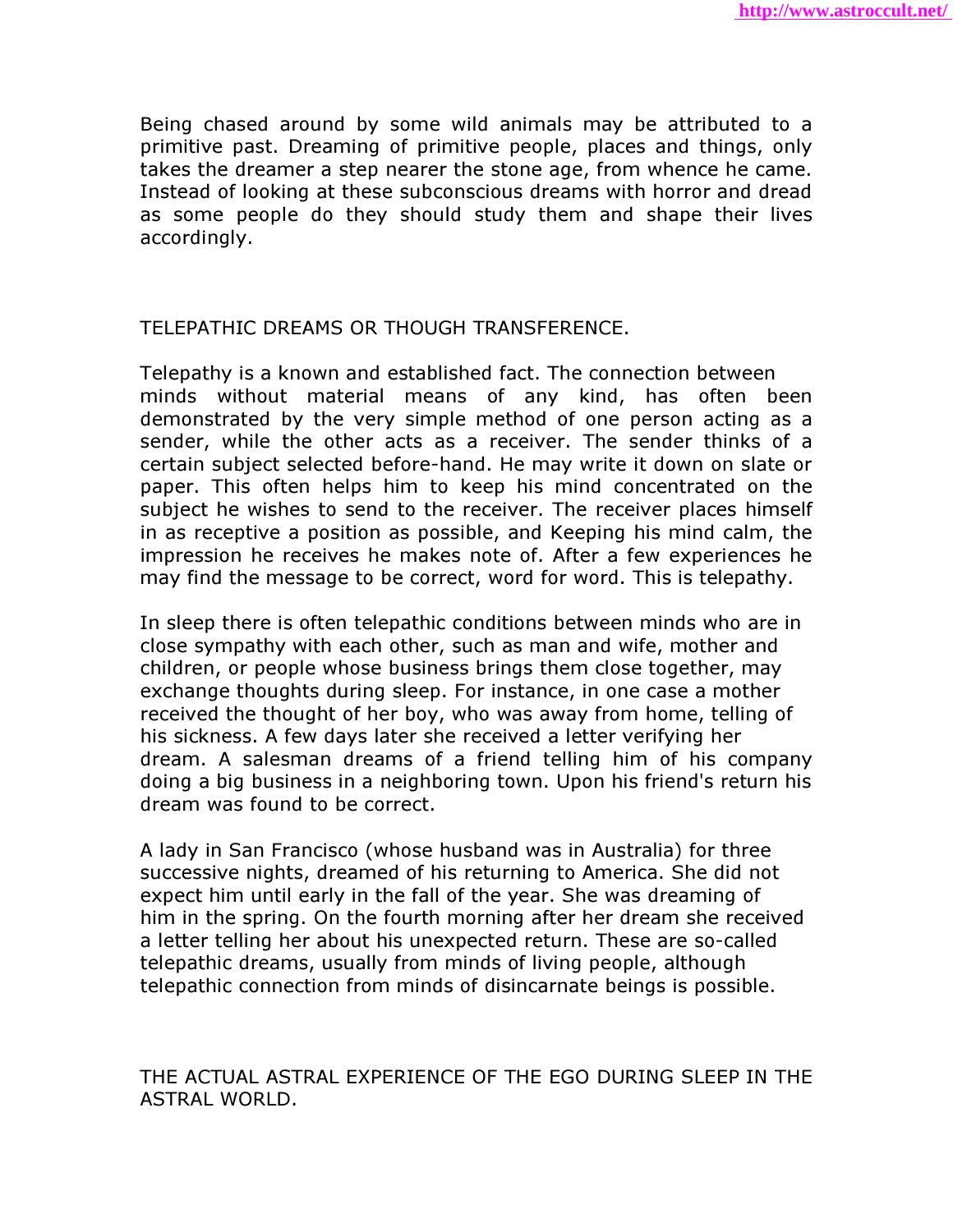The actual Astral experience in which the ego sees distant sights, sights and visions which he knows do not actually exist upon the physical plane, such as communicating with the dead, recovery of lost and stolen property; having premonitions of a certain thing which actually happens, such as approaching danger or death.

Above are but a few of the actual astral experiences of the ego which it endeavors to impress on the physical brain. Sometimes it impresses them by symbols, for symbols are the true language of the soul, and to know how to interpret the meaning of the symbols of your dreams is of the utmost importance to the beginner. A symbolic dream, which is an actual astral experience, can only be interpreted by the dreamer himself, for no one lives your life but yourself. The first impression you receive intuitively, of a dream you see symbolically, is usually correct. The reason the layman does not interpret his dreams correctly, by following his intuition, is because he generally has some material idea of his own concerning dreams.

Here is a dream that may be said to be an actual experience of the ego. Taken from the Chicago American, July 17, 1920:

 Dreams sons drowned; found bodies in river, Burlington, Vt. The dream was responsible for the finding of the bodies of George Raymond, Jr., 14 years, son of George Raymond, and his uncle, Winford Raymond, in the Lamoille river at Fletcher. According to Winford's father, the vision of the boy's mother appeared before him in a dream and directed him to look for the boys in the river. They had been absent from home since Sunday. The dream was so vivid that the father wakened and at 2 o'clock went to the river bank, where he found the boys' clothing. At daybreak the bodies were recovered.

Here is a dream of the so-called dead who, many believe, exist in a state of dreamless sleep or annihilation, appearing in a vision, and so impressing on the astral brain of the sleeper where the boy's bodies were, that he actually brought the vision or astral experience through into the waking consciousness. Here is proof of a mother looking over her children, even if she is separated from them through the doorway of the tomb. No sane person today can actually believe the tomb to be the doorway to the night of oblivion. Many of the misnamed dead are present, and when we go to sleep at night we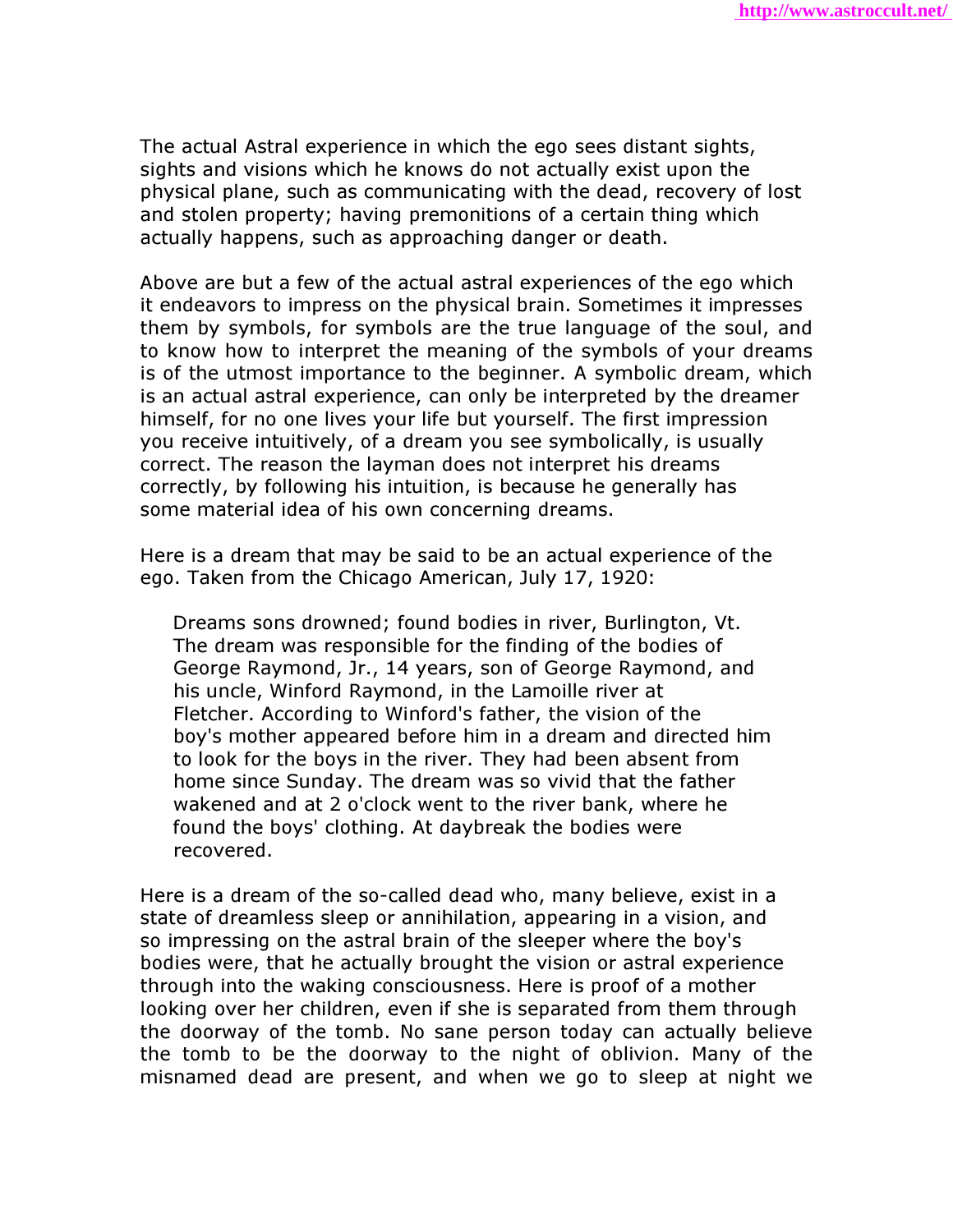meet them and converse with them just the same as if they were inhabiting their mortal bodies.

We do not claim, however, that the dead are all-knowing; but free from the physical bodies, the spiritually enlightened ones have a broader vision of things, especially if there is a close sympathetic feeling between the dead and the living, as there appeared to have been in this case, for the conditions must be absolutely harmonious before one may bring his actual astral experience into the waking consciousness.

An interesting case of the dead appearing in a dream was as that of Mrs. Marie Menge, 15 West Schiller street, Chicago. Mr. Charles Peterson, former lieutenant of the Danish army, was a roomer with Mrs. Menge for a number of years. He had no relatives or near friends in America. Mr. Peterson had been ill for some time with asthma and finally was taken to the Hahnemann Hospital, 2814 Ellis avenue, Chicago. In less than a half hour before she received the telephone call telling of his death she suddenly awakened and told her husband Mr. Peterson had appeared to her in a dream. She states, he appeared in a white cloud and seemed well and happy. He died about 1:30 A.M., Saturday, March 18, 1921.

It was an easy matter for C. Peterson to appear in a vision to the only one who had shown any sympathy and kindness toward him during his illness, and his landlady being asleep, was functioning in her astral body, which becomes a vehicle of consciousness, and as there was sympathy between the two it was possible for her to retain her astral vision in waking suddenly as she did.

The dead are not dead at all, as many imagine. This man is only physically dead because he has lost his physical body. He is not intellectually and emotionally dead because he has not lost that part of his mechanism of consciousness which is the seat of thought and emotion. The physical body only allows us to express ourselves in the physical world, but it is not the man, any more than the clothes he wears.

Extract from the Sunday Herald-Examiner, May 8, 1921:

NEW GHOSTS ARE WRITING POETRY BY UNIVERSAL SERVICE.

 Paris, May 7.--Can a ghost write poetry? You betcha, says Baron Maurice de Waleffe, the French satirist, who tells of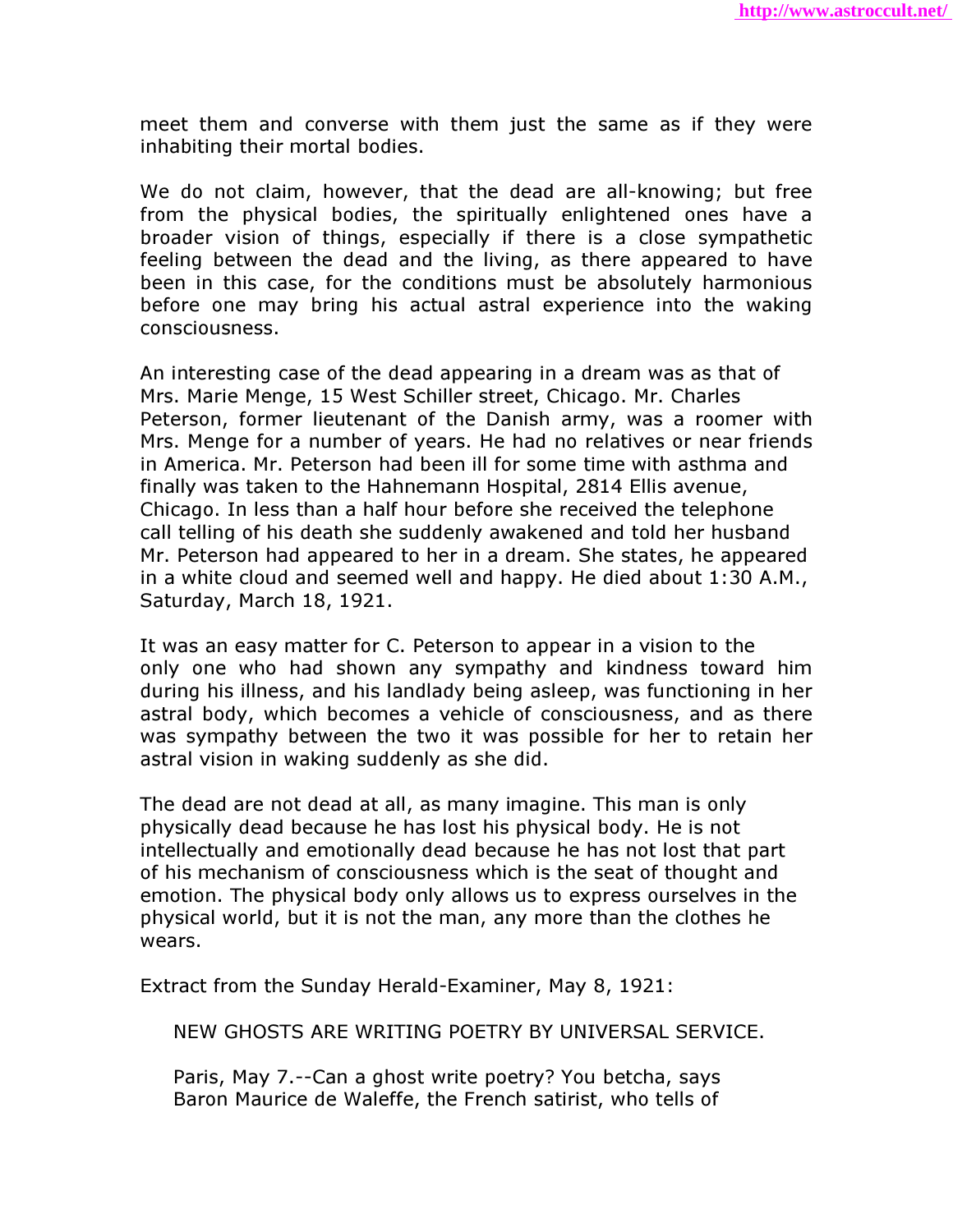a remarkable book of spirits' poems just published in Paris under the title of "The Glory of Illusion."

Three years ago died Judith Gautier, niece of Theophile Gautier, and left a collection of slightly--er--passionate novels and collections of poems which were circulated among friends. One of these friends was a girl, Judith's most intimate companion. A year after Judith's death this girl dreamed a dream. In the dream Judith appeared and commanded her to seize a pencil and write to dictation. The result was a series of poems of an exoteric character which are triumphs of meter and scan perfectly. They are published in the name of the girl friend, Mlle. S. Meyer Zundel, but Mlle. Zundel says they're not really her works at all, but were directly dictated by her dead friend. Previous to Judith's death, Mlle. Zundel says she never wrote a line of poetry.

Here we have direct proof of an invisible intelligence directing this young lady to write poems which she admits she never wrote before her friend's death. The materialistic skeptic who is always ready to interpret dreams as coincidences cannot call this a coincidence before the testimony of such facts when they are brought to the eyes of an intelligent public. The would-be interpreter of human existence remains baffled and silent; they can neither deny these facts nor do they dare to explain them.

Friday, May 6, 1921, Chicago Daily News (by Marion Holmes):

 Dear Marion Holmes: I should like just out of curiosity to get the opinion of some of your corner readers, as well as your own, on the enclosed sketch of a dream I had when working out west. About 26 years ago I was working in the West near the mining country, and one night I dreamed I was in a mining town, the name of which I did not know in my dream, nor had I ever seen it in reality. I was crossing the street to a store building painted white, and in my hand I carried an envelope that I was to deliver to the boss of the store. When I arrived at the center of the street I was met by three men who were coming from the opposite side, one of whom stopped me, saying: "Come with me and I will show you where there is a gold mine." I replied: "I haven't time to go now," but he insisted, "Well, come anyway and when you have time you can go and get it." So I went. We started off in the direction of what I have since learned is the richest locality in gold mines and after walking a while we seemed to float through space; then we came to the ground a few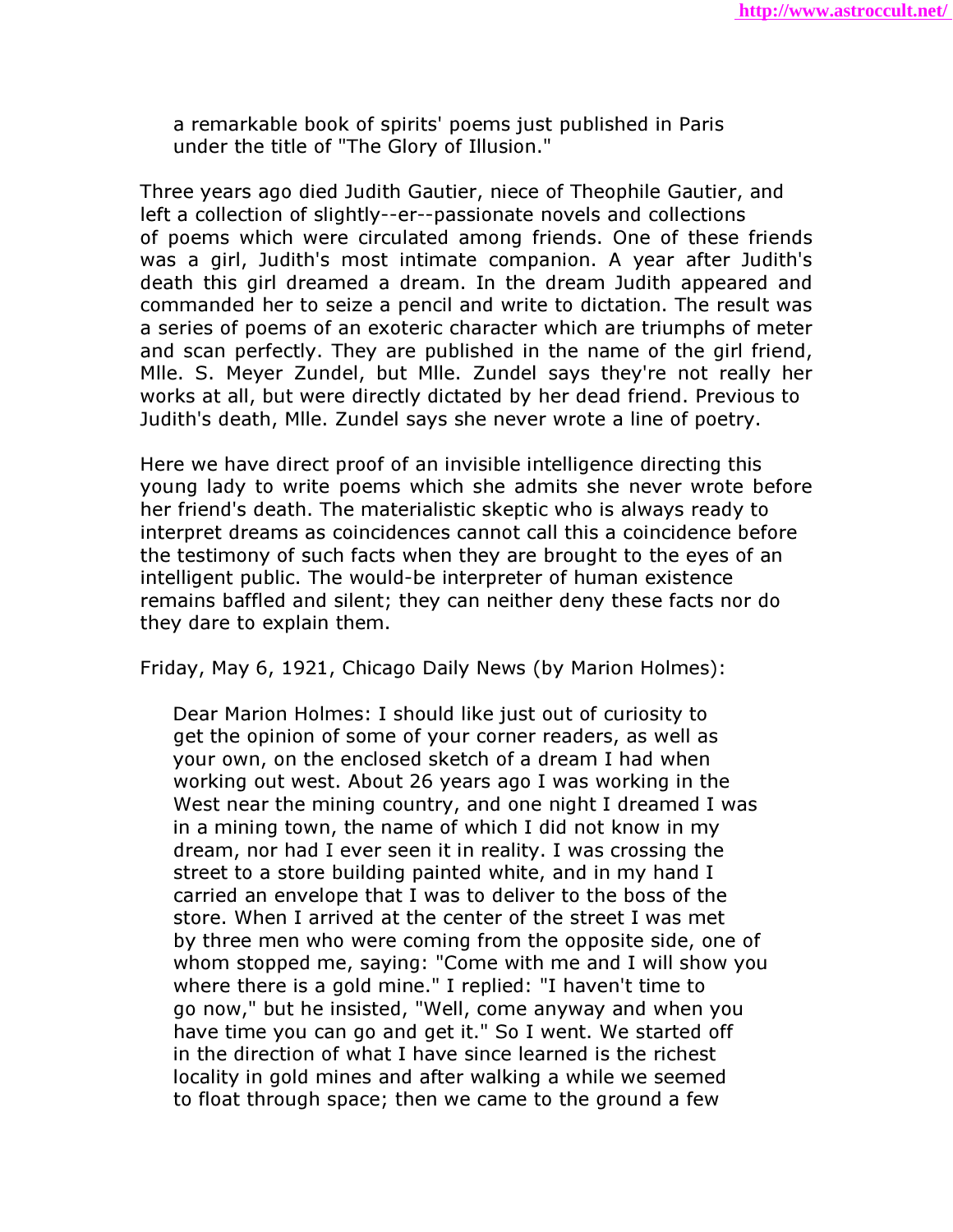feet from the top of the mountain. We walked up to the top and again floated in the air in a semi-circle, landing at the foot of another mountain a few miles to the west.

 The stranger said: "I want you to note the peculiar formation of this country and this stream and right here, walking a short distance, is where you will find the gold." About three months later I decided to return to Chicago, and in the train I met a cigar salesman who, as we soon became friendly, insisted that I should locate in one of the towns on his route and gave me a letter to a certain friend of his in the mining district. When the friend had read the letter he wrote another to a friend of his own on whom I was to call. As I went down the street I carried the letter in my hand and as I crossed the street I stopped short, for the store I sought was the store of my dream.

 Three years ago at a summer resort where a company of us were telling strange dreams, I remarked that the weak part of my dream was that one of my guides was supposed to be a dead relative of my own, and my mother remarked at once, "I had an uncle, a prospector, who died out West in the mining country, but nobody ever knew just where."

Chicago.

CURIOUS.

MARION HOLMES' ANSWER.

Dr. Peterson, the New York neurologist, in a recent magazine article on dreams and their meaning, points out that many dreams thought to be prophetic can be accounted for physiologically and avers that there never was a purely prophetic dream. He would contend, no doubt, that your waking thoughts having been a good deal engaged with Western life, your dream carried the same train of thought straight through. He would probably characterize the incidents of the rich mines, the store and the relative as merely coincidental, yet as the writer of a text-book on mental philosophy observes, to call such dreams coincidences leaves the mystery as great as before.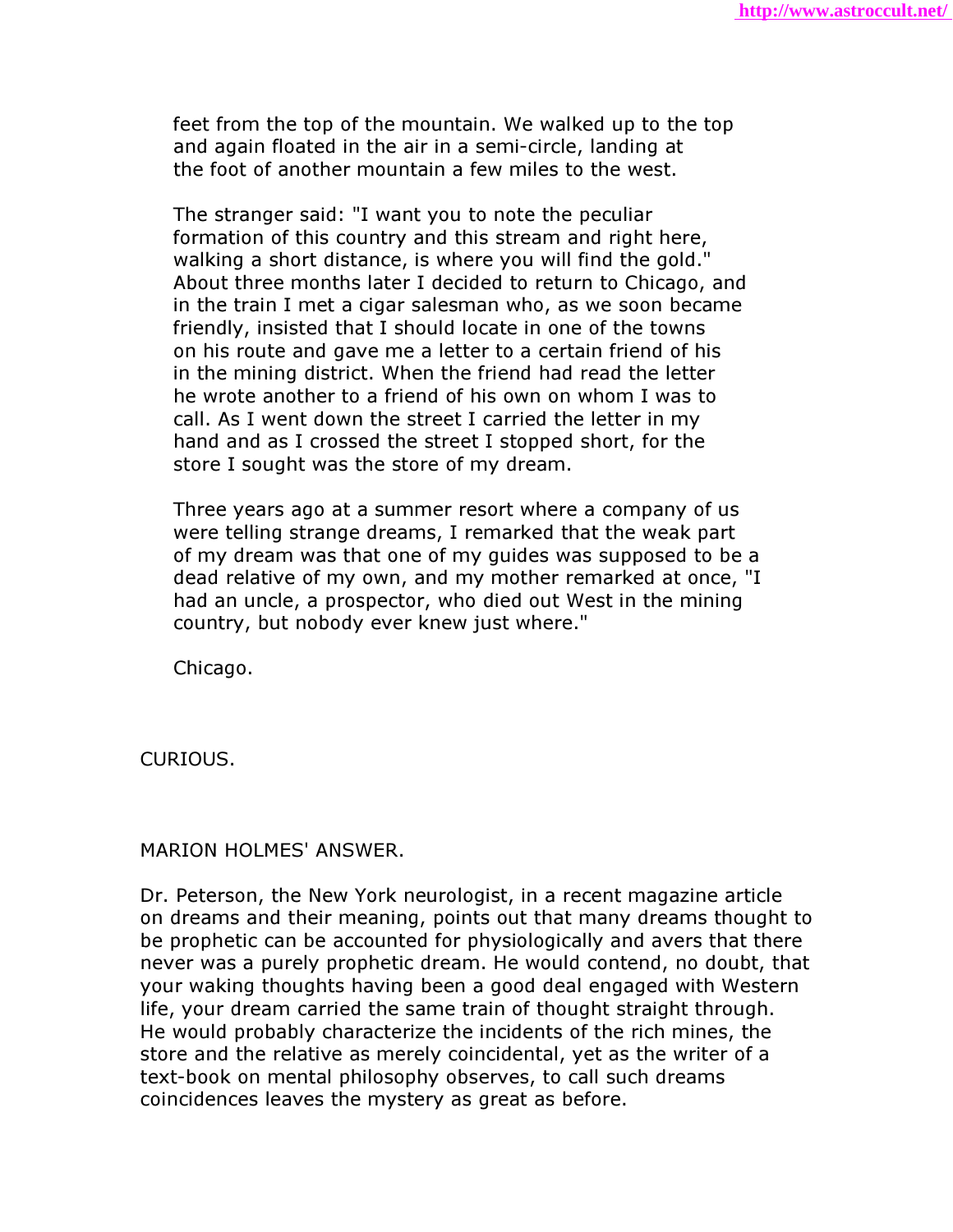It is evident Curious is not as curious as what he signs himself. If he had investigated his dream he may have found it to his advantage.

\* \* \* \* \*

#### WARDEN DREAMS OF JAIL DELIVERY--FOILS ATTEMPT.

Chicago American, February 24, 1921.

 New Orleans, Feb. 24.--Because Capt. H.J. Ruffier, warden of the House of Detention, dreamed there was a jail delivery on, a general effort to escape from the prison was frustrated. Forty prisoners confined in one big room, on the Tulane avenue side of the building, were detected working at the bars of a window and picking at brickworks under another window when discovered.

This dream may be attributed to mental telepathy. The prisoners evidently have been planning their escape for days. (Creating thought forms.) It was possible for the warden in sleep, out of his body, to be mentally impressed of the delivery and bring it through into waking consciousness.

\* \* \* \* \*

DREAMING TO SOME PURPOSE.

Chicago Daily News, February 24, 1921.

 Huntington, W. Va.--Mrs. Mattie Estep was told in a dream to write songs. She did so, and two of them were accepted and published in New York.

PAINTS PICTURE IN DREAM, GHOST GUIDES HER BRUSH.

Chicago Evening American, June 8, 1921.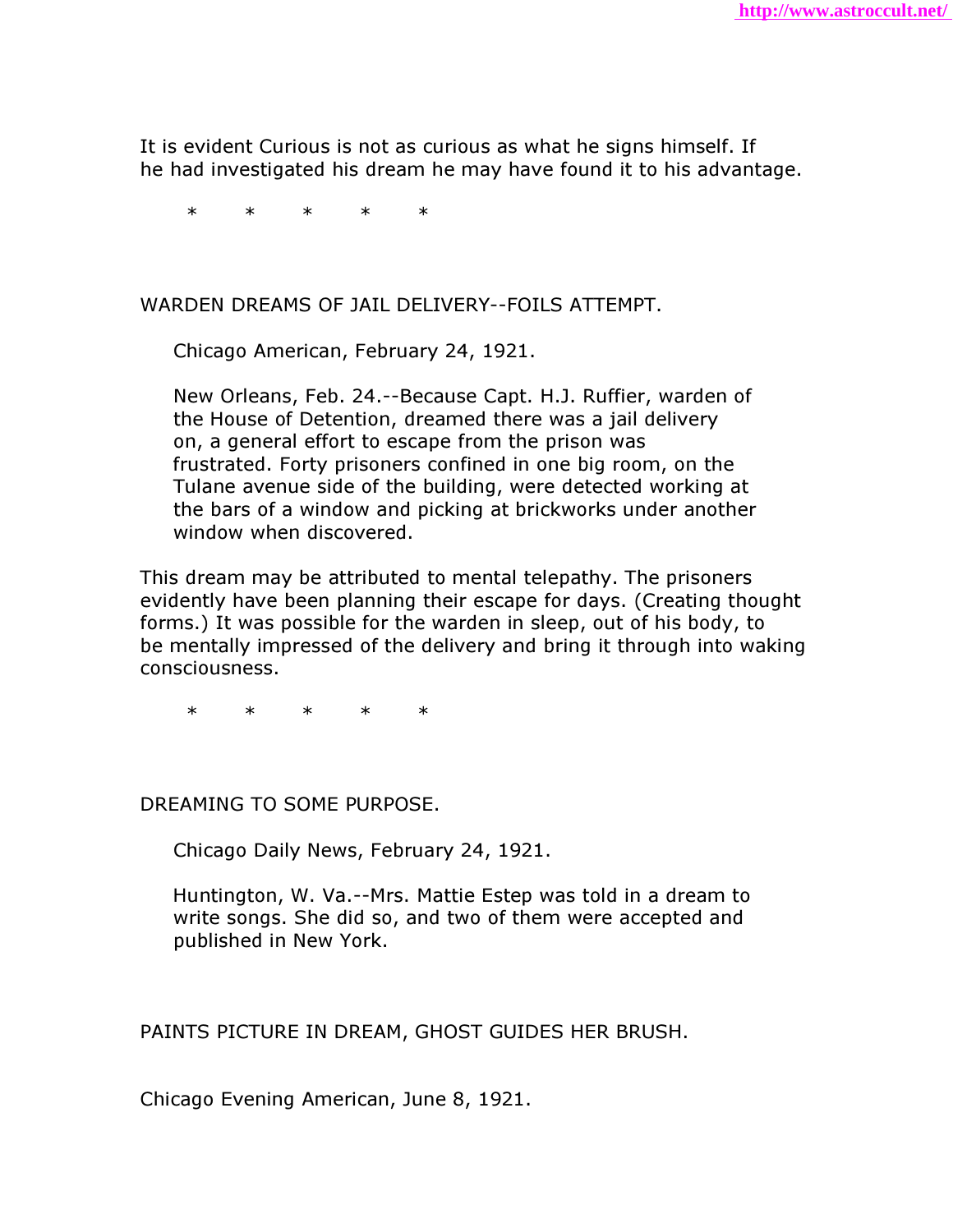Peoria is all excited today over the announcement by Benjamin H. Serkowich of the Peoria Art League that a canvas painted by a woman in her dream with the hand of the immortal and long since departed Whistler guiding her brush, is on display at a local theater mezzanine floor which gave space to the annual exhibit of the League.

Mrs. William Hawley Smith, wife of Dr. W.H. Smith of Peoria, is the woman. She and her husband are among the wealthiest and most socially prominent families in Peoria.

Dr. William Hawley Smith is well known as a student and writer on sociological problems. Both he and Mrs. Smith claim to have frequently received spirit messages from the dead. Several weeks ago Mrs. Smith says she was sleeping soundly when Whistler appeared in a dream. The famous artist commanded her to don her artist smock and get her brushes, paints and palette; then she translated to canvas the instructions he imparted, and frequently his hand guided her brush. She worked feverishly all night, and in the morning awoke fatigued, but the picture was finished.

Chicago Tribune, Saturday, March 12, 1921.

 Dreams being led to hiding place of missing girls. Mother's vision of her daughter comes true. Girl of my dreams. Sounds like the title of a new song, doesn't it. The girl is Evelyn Niedziezko, 17 years old. She lives at 3939 South Campbell avenue. Last Wednesday night she disappeared from home. That night and on Thursday night her mother dreamed of her. In both dreams she saw her daughter enter a flat building. It seems to her in her dreams it was on Cottage Grove avenue, near 27th street. Last night Mrs. Niedziezko reported the girl's disappearance to the police. Lieut. Ben Burns, to whom the mother talked, asked her if she had any idea as to where the girl might be staying. She told her dreams.

### TOLD TO GO THROUGH WITH IT.

 "Do you think it would be any use to go over to Cottage Grove avenue and look around?" she asked. "I haven't much faith in dreams myself, and I guess the police would think I was crazy if I asked them to make a search on the strength of a dream." Lieut. Burns believes in dreams and hunches and such things, and he advised Mrs. Niedziezko to go through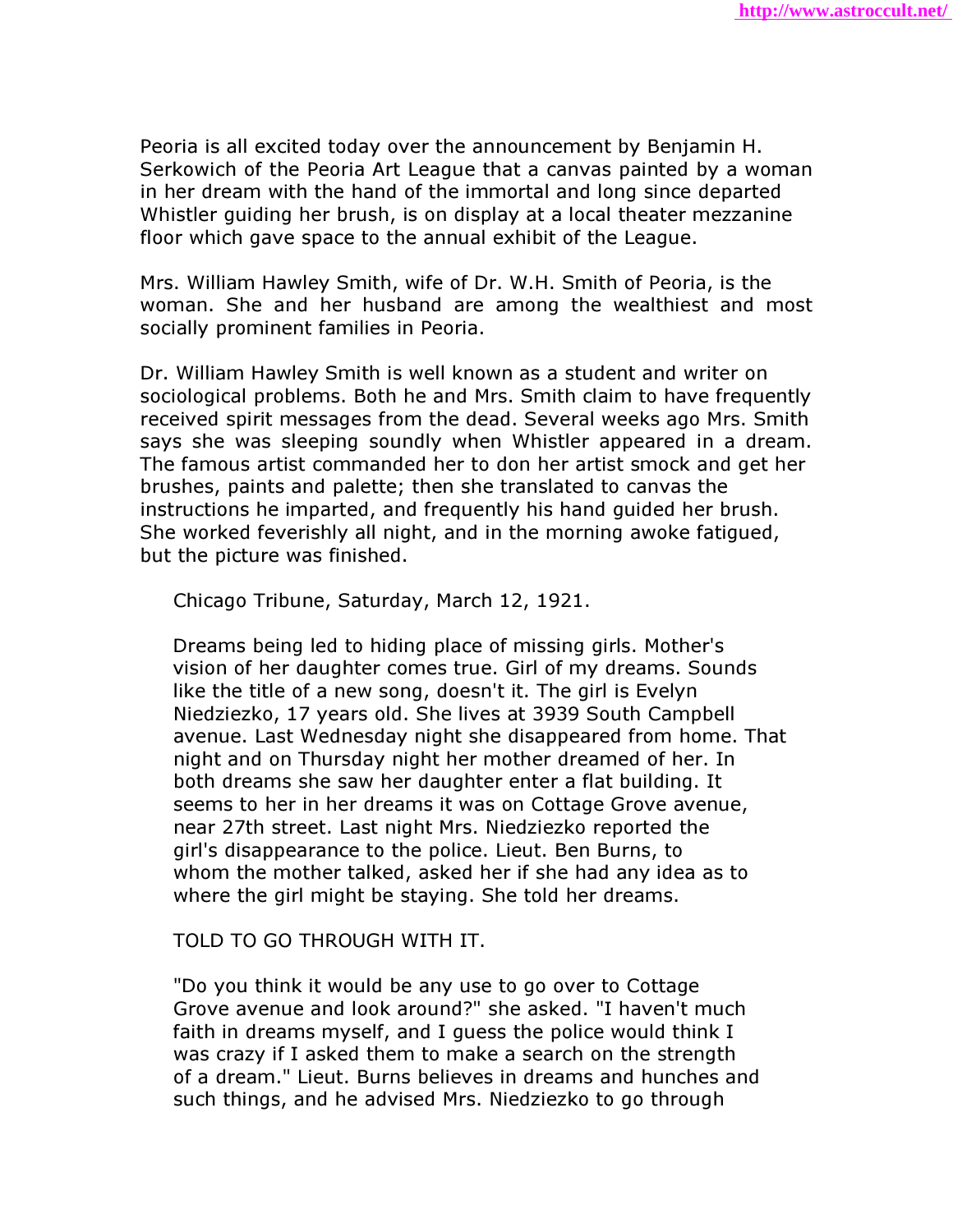with it. Mrs. Niedziezko went over to Cottage Grove avenue, and walked around until she saw a flat building that looked just like the picture that had come to her that night in her vision. She had seen her girl sitting in a dining room of such a flat. The house proved to be 2727, mystic numbers. The family of William Llewellyn lives there.

GET POLICE TO HELP FIND GIRLS.

 Mrs. Niedziezko went to the Cottage Grove avenue Police Station, and asked for help to search the flat for her girl. She did not say anything about her dream for fear they would laugh at her. Detectives Pieroth and Fitzgerald accompanied her to the building. In answer to the ring Evelyn herself came to the door. Evelyn had been visiting a friend.

The mother had, no doubt, been thinking daily of her daughter's disappearance and unconsciously impressed the idea on the ego, and as the ego carries out the impressions of our waking state, she actually brought the knowledge of her astral experience into the waking consciousness, and the intense desire on the mother's part was the direct cause of her bringing the same experience through two successive nights, showing the ego can impress on the mind important information. The ego is also the source of premonitory dreams.

HAS PREMONITION--DROPS DEAD IN HOTEL LA SALLE.

Chicago Evening American, Friday, March 25, 1921.

 Christian H. Ronne, 60, president of the C.H. Ronne Warehouse, 372 West Ontario street, dropped dead in the Traffic Club on the eighteenth floor of the Hotel La Salle two weeks after he had informed his son-in-law, C.A. Christensen, cashier of the Mid-City Trust and Savings Bank, of a premonition of death.

LOCKLEAR FORECAST DEATH--FRIEND OF AVIATOR TELLS OF STUNT-FLYER'S PREMONITION.

Chicago Evening American, Aug. 4, 1920.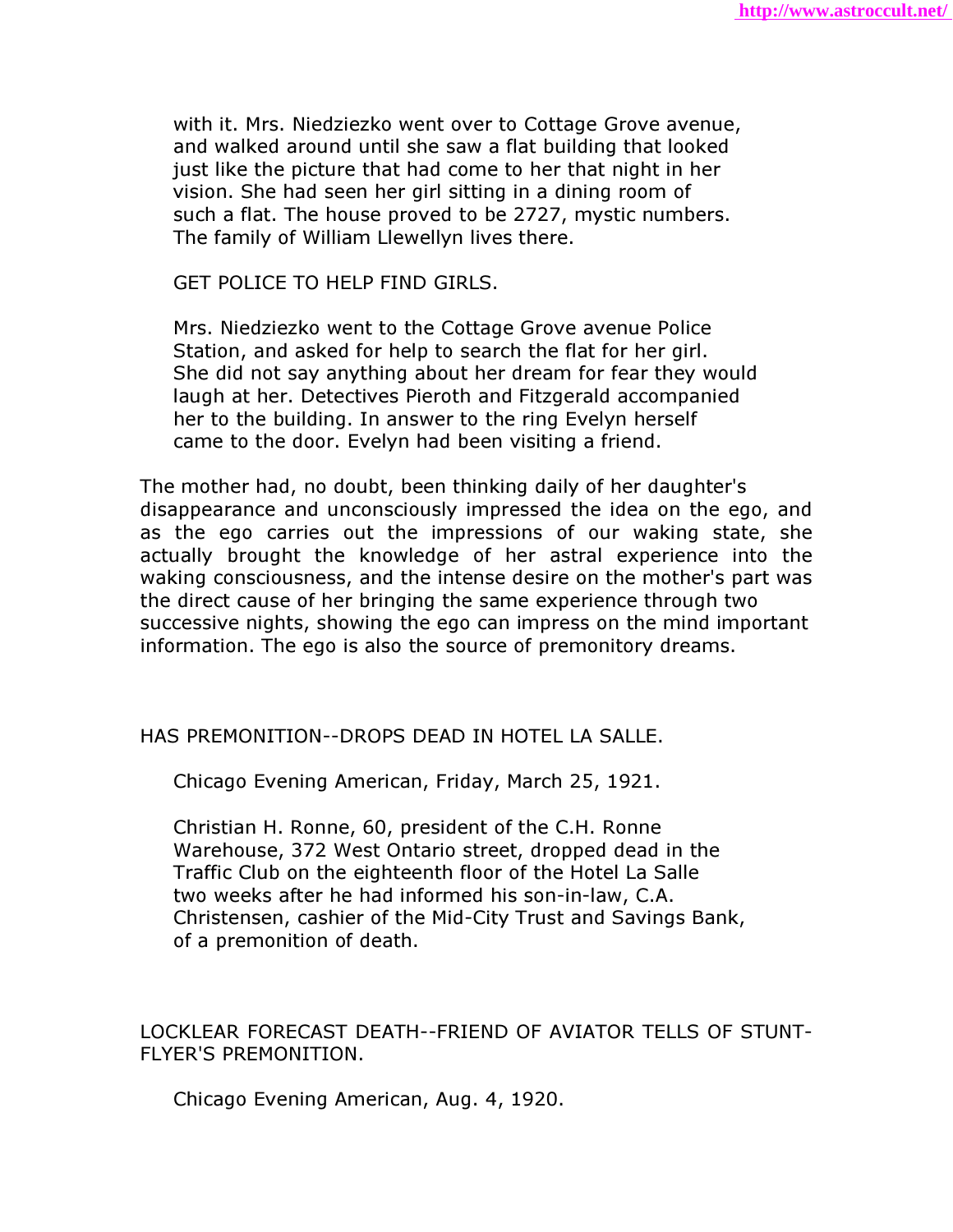Fort Dodge, Ia., Aug. 4.--Lieut. Homer Locklear, famous stunt flyer, killed in a fall at Los Angeles, Monday evening, had a premonition several weeks ago that he would meet his death this summer, according to Shirley Short, Goldfield Iowa, original Locklear pilot. Short was married recently and is passing his honeymoon at his home. He left Locklear in Canada three weeks ago and had planned to rejoin him in a week. "For more than a year we went together doing stunts," said Short. "During that time Locklear laughed at the idea of danger until about a month ago. It was shortly after I left him that he became depressed and told me several times that he would get knocked off this summer. It worried me because it was so unlike Locklear."

#### WRITES DEATH POEM ON FATAL PLANE FLIGHT.

Chicago Evening American, June 11, 1921.

 Washington, June 1.--How Lieut. Cleveland W. McDermott penned a death poem in the plane in which he and six others were crashed to death Saturday night was revealed here today.

It is the story of perhaps the most remarkable premonition of death that ever has been recorded before the fatal flight. McDermott, who was a seasoned world-war veteran and accustomed to hazardous flights, wrote seven letters to as many friends. These he placed in the hands of a fellow officer with instructions that they be mailed in the event of his death. The poem was discovered in the lieutenant's personal effects, written on a piece of scratch paper. It had been stuffed in a breast pocket of his uniform. The writing was scraggly, due to the vibration of the motors. This is the death poem:

 Another hour and far away I fly; A last farewell to my friends I cry; Then up to the rosy dawn in flight; A battle with the elements I must fight. Lost in the fog and mist and rain; Tossed hither and yonder I strive in vain To again win out as I have in the past; Little I knew this was to be my last.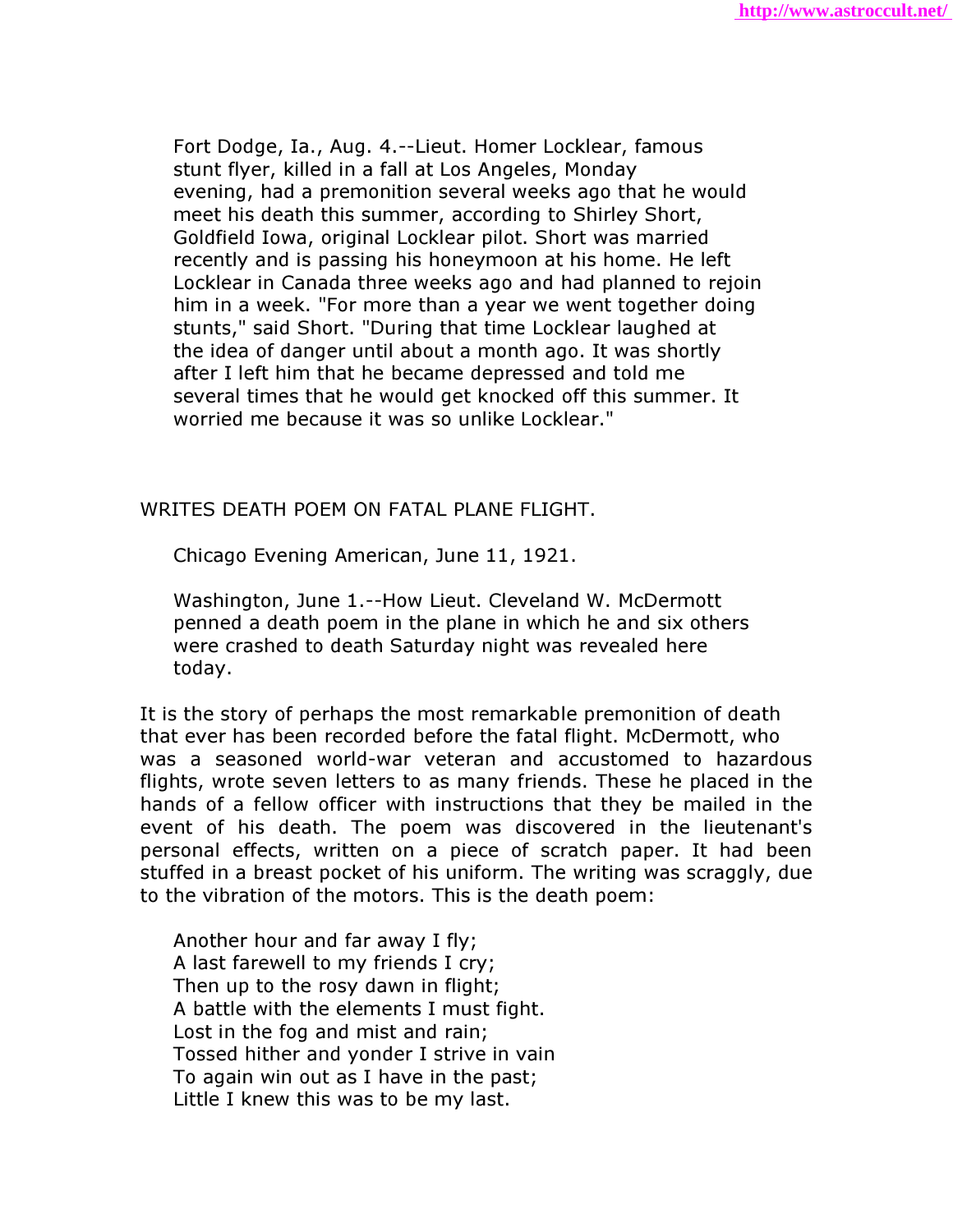Sharp crash, and my wings are broken back; Every wire is useless with too much slack. Down, down I swirl and slip and spin; Thinking only of all my worldly sin. The earth seems rushing up to me; While rigged crags raise their heads to greet me. As twisting and twirling downward I swirl; I bid a sad good-bye to a little girl. Lower down into the trees I crash; My plane and I have gone to smash. Up from the Mass call me, My untouched, unfettered spirit flies Straight to mother's waiting overhead.

Although no one, so far as is known, saw Lieutenant McDermott write the poem, his fellow officers at Golding field pointed out today that every indication points to it having been written during the hour preceding the fatal crash. His first act following the premonition was to write the farewell letters, said a fellow officer today. The poem obviously was written under the vibration of engines, so it follows it must have been set down during the last few minutes of his life. The officer to whom Lieutenant McDermott intrusted the farewell letters mailed them a few minutes after he heard of the fatality.

In this case the premonition seems to have served its purpose advantageously. Death had no terrors for Lieutenant McDermott.

SON'S DREAM LOCATES HIS FATHER'S BODY.

Chicago Herald-Examiner, Thursday, June 23, 1921

 Dickinson, N.D., June 22--A dream in which he saw the spot where his father's body lay led Raymond Everetts, 11, to discover the body yesterday. Tom Everetts, the father, was one of three section men drowned by a flood near Medora Saturday. Several years ago the boy announced the death of an aunt shortly before a telegram confirmed his prophesy.

When the ego impresses the lower mind of approaching danger, in dreams or otherwise, it is simply for the individual to be prepared for what is in store for him, just as a wise physician tells his patient when the end is near to be prepared.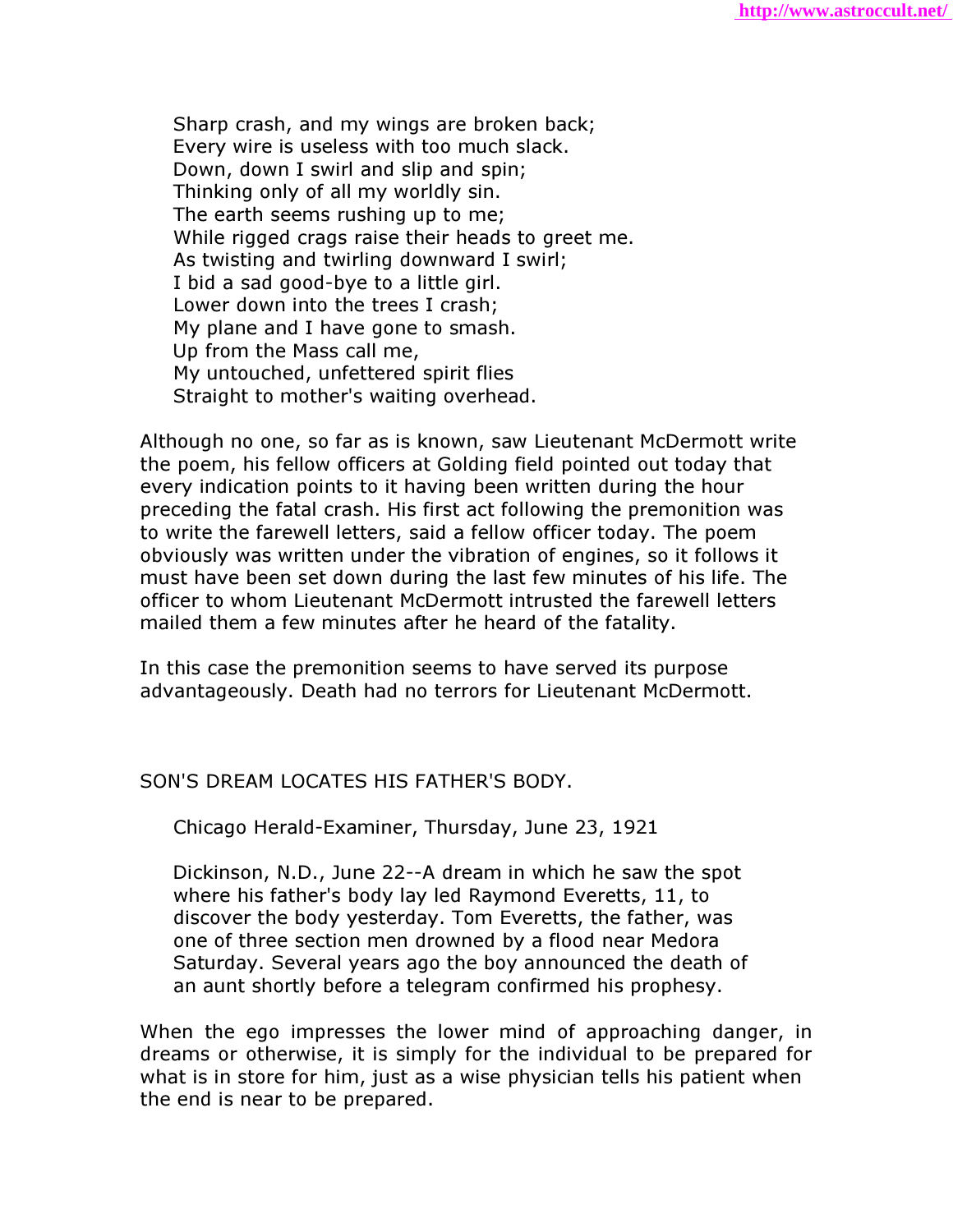Miss Miller, 375 Brenner street, Muncie, Germany, had a premonition of her brother drowning. She states:

 "My brother was a great swimmer. Two weeks before he was drowned I had a premonition of his death. In my dream I saw him diving into the river. His head struck a rock, then I saw his lifeless body float before me for three successive nights. I told him of my dream. I begged him not to go bathing, but he only laughed at me, saying, 'I can protect myself in the water.' His death was the exact working out of the premonition of his death."

The student of dream-lore knows the ego is ever watchful, and it always impresses the lower mind when danger approaches. There are also cases which appear to indicate when the ego is unable to impress the individual. The information is often conveyed through another person, as the above would indicate, who is sensitive enough to bring the information in the waking state.

HOW TO EVOLVE THE LARGER CONSCIOUSNESS.

It is a very difficult matter for the layman to bring his actual astral experiences into the waking state (but fortunately for us) any faculty that is lacking may be evolved. It takes a very sensitive instrument to register all that is seen, heard and done while out of the body. It also requires physical, emotional and mental harmony, or the dreamer is apt to mistake an actual astral experience for an automaton of the physical brain, or vice versa. To what extent the ego would guide us and warn us, if we were only sensitive and responsive to the delicate vibrations sent down into the physical brain, it is impossible to guess, says L.W. Rogers in his volume, "Dreams and Premonitions." The extent by which we are guided and warned from the ego depends upon how much we are not swayed by our physical methods of artificial civilization implying the power to impress the astral experience on the physical brain.

The habit of our scattering thoughts must also be brought under control. One must be able to concentrate his mind on what he wants to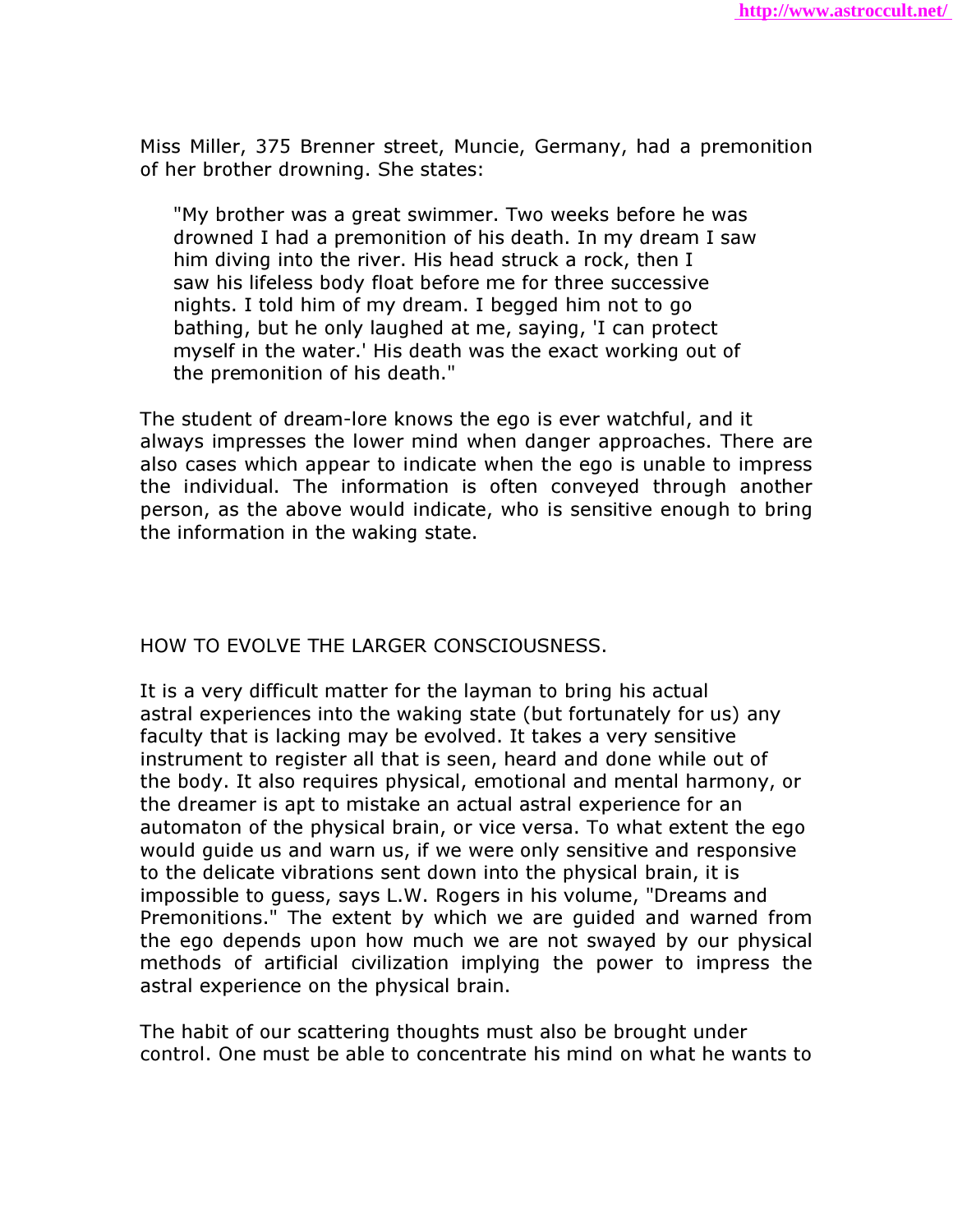think about. Camille Flammarion says nineteen-hundredths of the human family never think at all. They are merely shallow receptives for the thoughts of others. As you acquire the habit of controlling your thoughts and with the emotions well under control, then you begin to turn the consciousness back upon self, and as the sleeper lays his body down to rest he gives the ego an opportunity to impress itself on the lower mind. Gradually the mind is brought under control. This connects the two different states of consciousness. At first you begin to see pictures, landscapes, faces, etc., only for a flash. Then you will fall into unconsciousness. Once this state is attained, if continued the rest will not be so difficult.

With practice, you will be conscious of yourself leaving your body, conscious of yourself looking down on your body asleep, and seeing yourself going on a journey to inspire a friend or to acquire some knowledge of something you are studying in physical life. In this way you make your nights, as well as your days, to be of assistance to others. Your nights may be made useful even if you are not conscious of yourself out of the body, by suggesting to yourself upon retiring, that you will go somewhere, and meet some one and assist them in an unselfish act. If you persist in your suggestion on retiring, your spirit will go where you demand it to go, although you may not remember your experience in your waking state.

Just as it is possible for you to render help to another in sleep, so you can influence them for a good purpose. It is also possible for you to influence another selfishly, and let me warn you here, if you do, you are practicing black art, and as surely as night follows day it will return and burn you as you justly deserve, so beware and think well before you act. He who dabbles in occult teachings for selfish ends treads on dangerous ground, and he will not attain his desires, but rather the reverse. The unselfish soul who acts unselfishly can be of much service to his fellow-man, not only the living but also the misnamed dead, and they can often remember their astral happenings in waking consciousness to the minutest detail. This requires rigid training.

The beginner will find it to his advantage, to resolve before falling asleep that he will bring his astral experience through into his waking consciousness. It is also well to keep a notebook at hand and write down your dreams in the morning, if you cannot remember your dreams.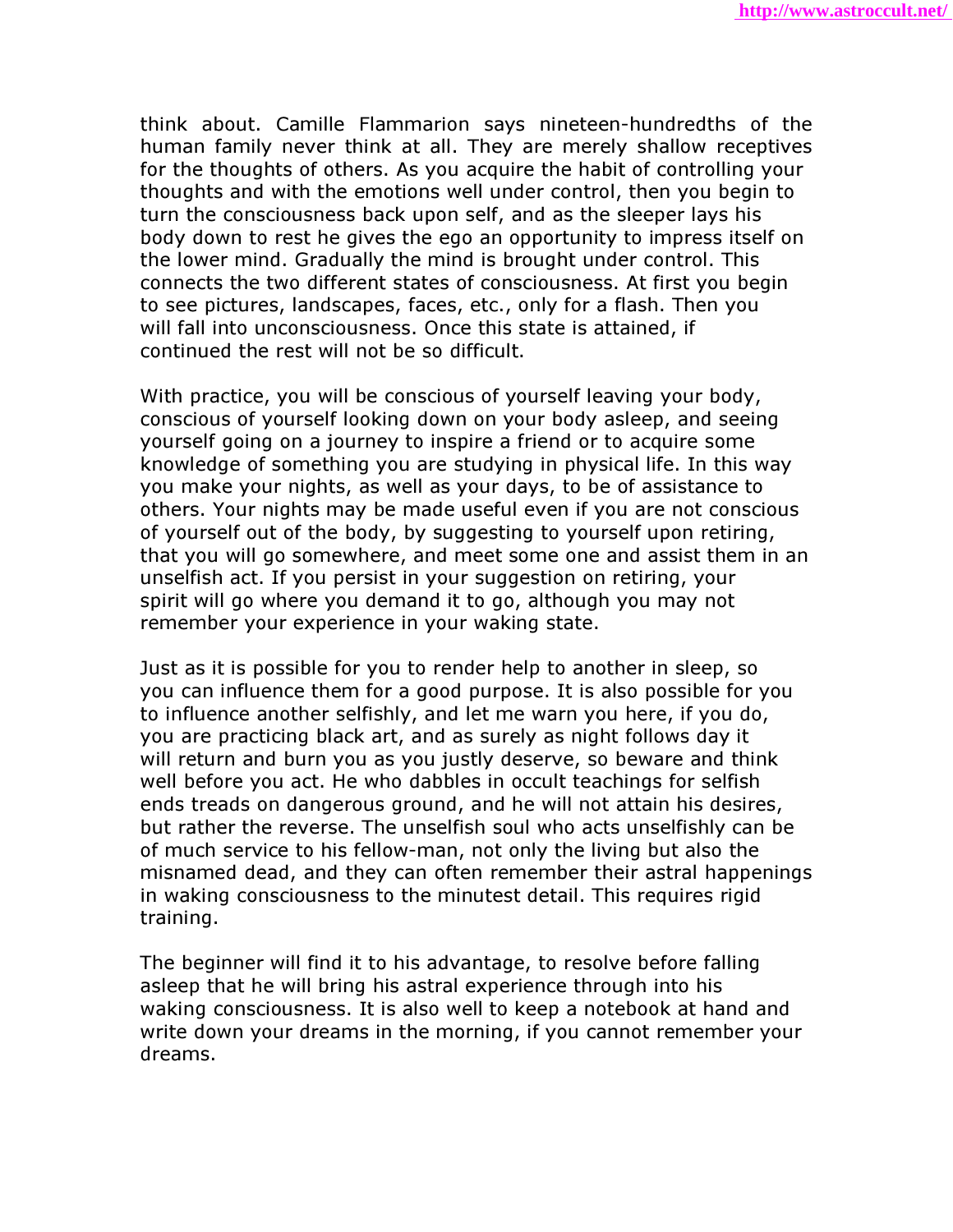Speak to no one. Do not leave your sleeping chamber. Before the day is many hours old your dream will come to you. In this way if the student is patient and sincere he will, in time, be able to find out many things of the invisible realm where his soul functions during the time his body sleeps. I do not claim that our physical plane affairs should be guided entirely by dreams, nor are dreams of the fortune-telling variety to be relied upon. You must use your reason and judgment in this the same as anything else, and only when the student has attained to that point in his development where there is no break in consciousness, may he be guided by the astral life. The mystic, and sages, go beyond the astral life. They go into a state of dreamlessness. Listen to what a great mystic said:

 "In waking state we are conscious of the objective universe. In dreaming we are conscious of the inner world. Then we are of great help to the living, and also the misnamed dead. In dreamlessness the true seer turns the light of consciousness back upon itself and in its own light sees the gloom of nothingness. Imagine for a moment the absolute non-existence of the vast world devoid of sight and sound. What remains a vast space. Imagine the vast space to be void of ether and the subtle seeds of creation. Perfect stillness reigns supreme over the ocean of universal space, beginningless and endless. What supports it? It is supportless, soundless, cloudless. He does not see. Yet he is not blind, does not hear, yet he is not deaf. He goes beyond the feeling of time and space. Every time the true seer enters a state of dreamless sleep he enjoys the span of Ethereal Glory; his consciousness is centered in the bosom of the Absolute."